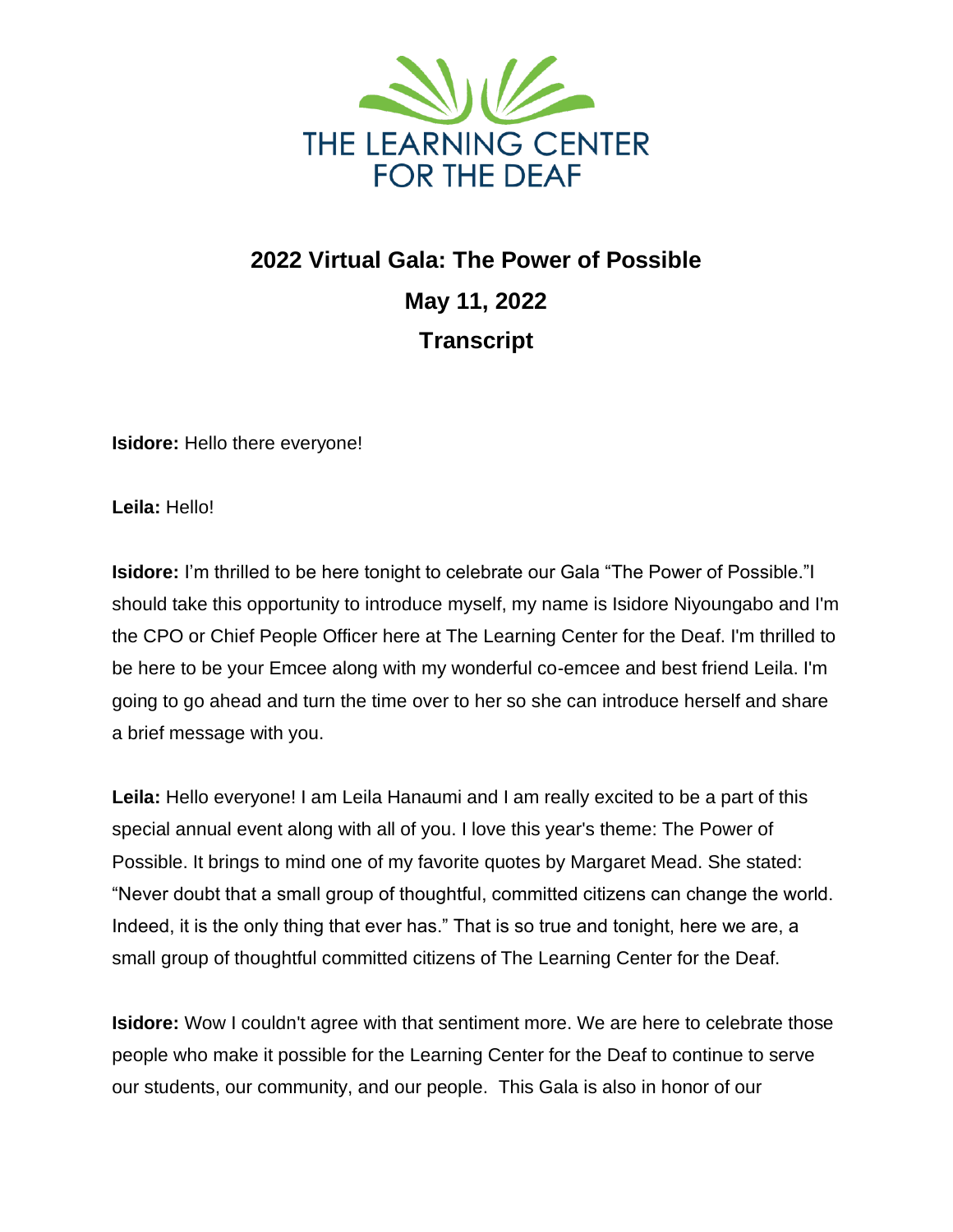

wonderful staff. We have a few whom we plan on mentioning here but First, we will start with our amazing CEO Sarah Glenn-Smith, and then we will turn the time over to Board of Trustees Chairperson Ralph Hinckley, and after we will look at an incredible slideshow of the many memories we've made here. I'm so excited to celebrate with you here tonight.

**SARAH GLENN SMITH**: Hello and good evening! Welcome to The Learning Centers 2022 Virtual Gala. This evening we have many exciting and inspirational stories to share about The Learning Center the Deaf's staff. Their work over the past few years has help showcase our organization as a leader within the Deaf and Hard-of-Hearing Community. Our theme this year is "The Power of Possible." I'd like to take a moment to say a bit more about that theme.

The concept of "power" is rooted in our mission statement. The Learning Center for the Deaf is to ensure that all Deaf and Hard-of-Hearing children and adults thrive by having the knowledge, opportunity, and power to design the future of their choice. We look to the word "power" as a celebration of the great strength of our community to succeed in anything.

Possible. Over the past two years we have asked ourselves many times "is that possible?" when faced with unpredictable changes and then need to adapt. Whether those changes were in our health guidelines, or how we work and socialize together, that question of "possibility" has been asked time and time again. Tonight we will show how passion can make anything possible and create new opportunities. This evening will showcase our staff and their unwavering commitment. They show up every day, ready to inspire, educate, and advocate. This evening will spotlight all of the programs and their hard-working staff.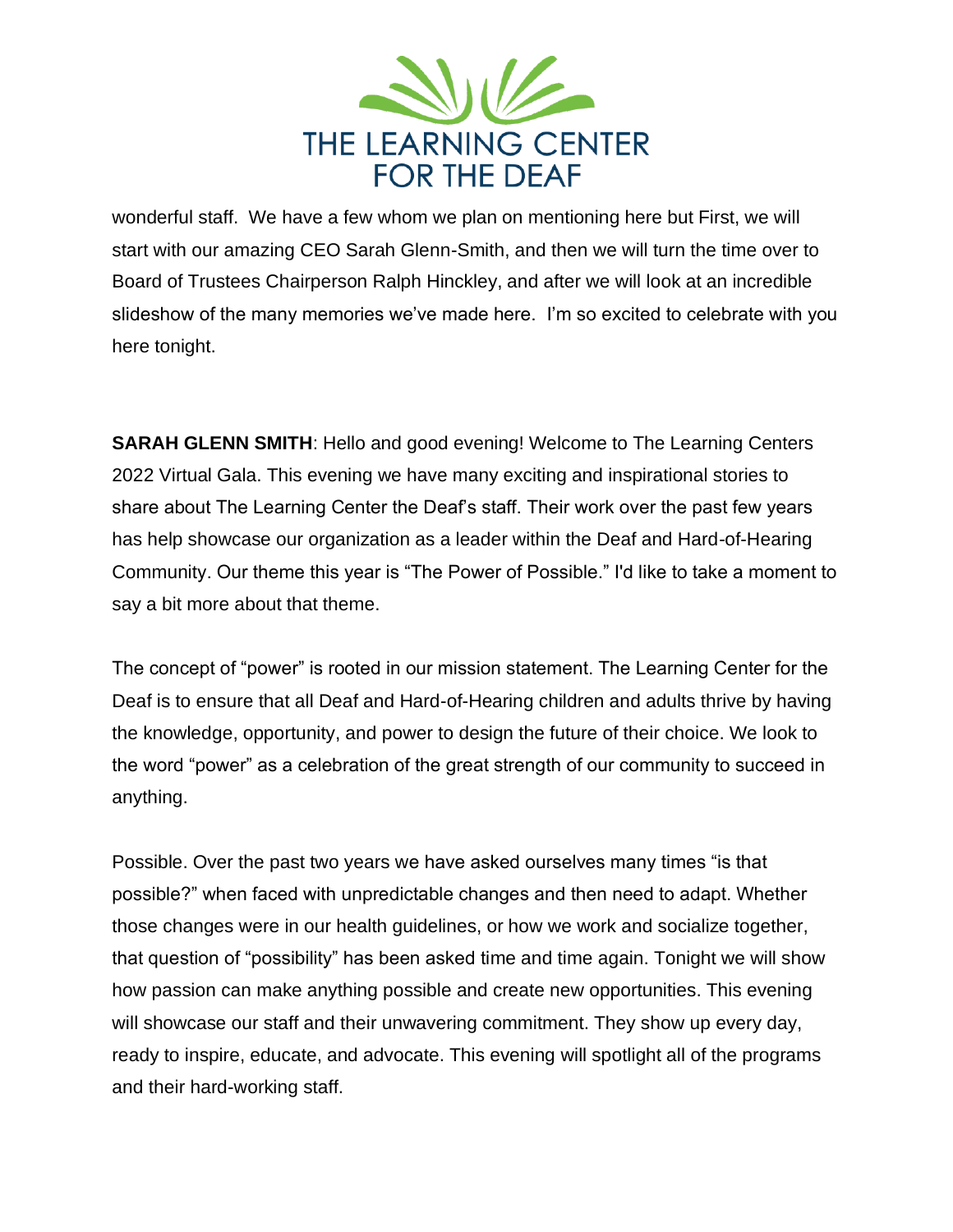

As an organization, The Learning Center values each and every individual staff for who they are. I commend how quickly they were able to adapt and adjust, how deeply they care, and how much they have accomplished. We hope you will join in and watch this evening as we celebrate that sense of inspiration and connection. Our work would not be possible without your support and commitment to our organization. We would not be The Learning Center without the incredible people who show up every day. Thank you for celebrating with us.

**RALPH HINCKLEY**: Hello TLC Community! My name is Ralph Hinckley, and I am Chair of the Board of TLC. I am honored to share a few remarks about our wonderful staff.

When the pandemic started in 2020, everything was shaded with uncertainty. We were concerned about our ability to continue to provide services and programs. We didn't know if the towns and State would continue our funding and we were concerned about our wonderful staff. How would everyone be able to navigate this unprecedented experience and how could we support our most valuable asset: the employees of TLC. It was no surprise that with each passing day, week, and month, the transition to working in the pandemic was met with professionalism, compassion, resiliency, and excellence.

Programs such as WCS, Audiology, and Interpreting shifted overnight to remote work, a term unfamiliar to so many. Technology challenges, the eternal search for PPE, clients with varying needs, virtual appointments; all of this was tackled head-on. Nothing held you all back from continuing to provide a high level of service for the deaf and hard-ofhearing community. Marie Philip School transitioned overnight to remote learning like so many schools across the Nation. Using Zoom and figuring out how to support families who are struggling to engage their children, well, you did this selflessly, doing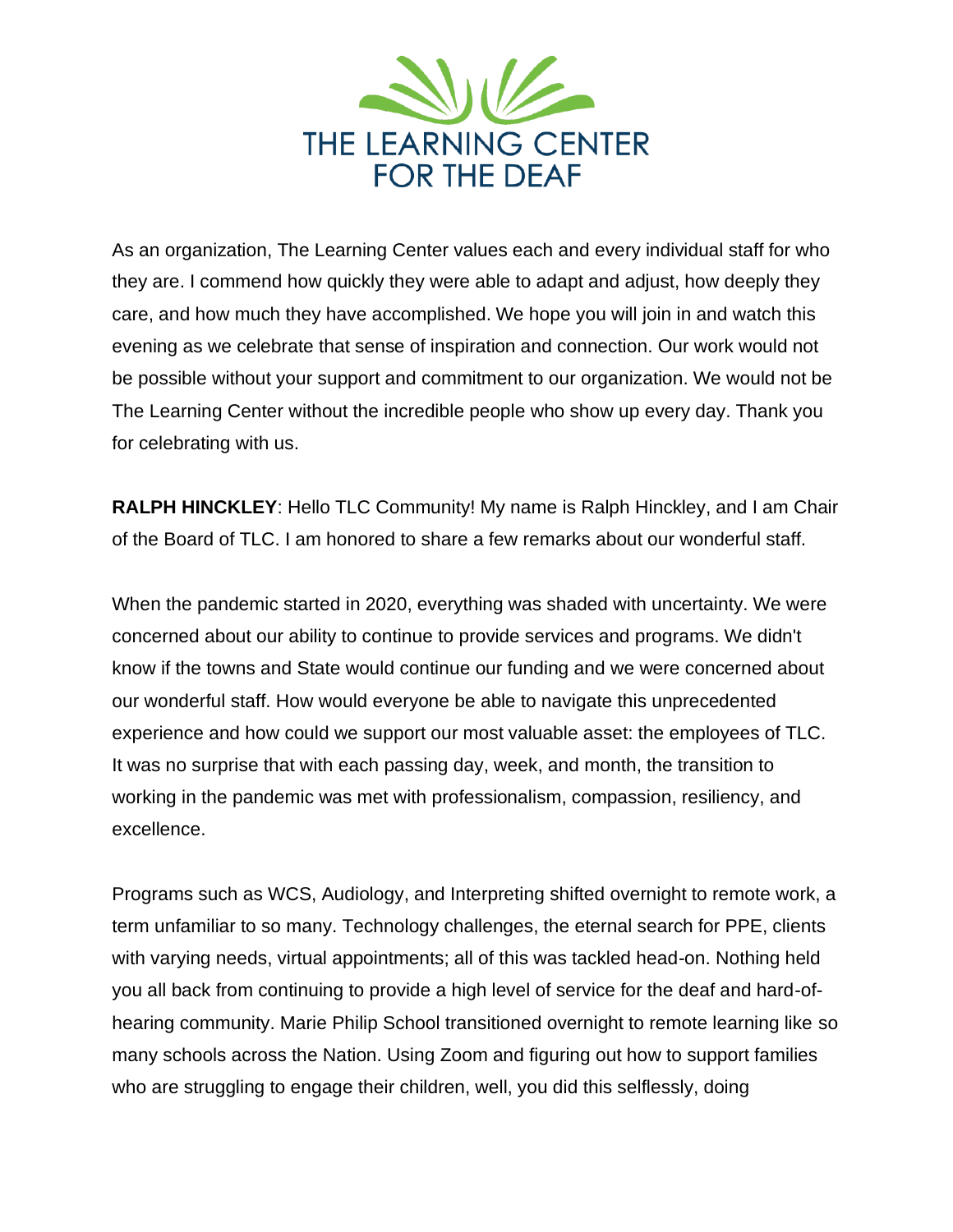

everything possible to ensure the students would not fall behind. Our WaldenSchool and Nursing staff: amazing. You navigated a 24-7 program, leaning on each other, to problem-solve complicated health and safety guidelines. You exemplify professionalism, while on the frontlines of a pandemic, and continue to put your students ahead of yourselves.

Across the organization, you have all experienced a schedule that became allencompassing while each working through your own personal and family needs. As a board, we cannot thank you enough. You've done an incredible job and we will continue to utilize any at all available resources to support you in these endeavors.

We are committed to ensuring that the Organization can thrive for years to come and the wonderful people at TLC are the key to making that happen. Your work matters. You are leaving an amazing, indelible imprint on this community. Thank you, thank you, thank you.

**COMMISSIONER OPEOLUWA SOTONWA:** MCDHH wishes the Learning Center for the Deaf a happy and successful Gala. Congratulations on another wonderful year of exceptional education services to your students. I want to say a special thank you to the teachers, staff, interpreters, professionals and their families for all that you do. We wish you all the best.

**MAYOR CHARLIE SISITSKY:** Good evening, I'm Mayor Charlie Sisitskty from Framingham and it is my pleasure to offer congratulations to The Learning Center for the Deaf on its 52nd anniversary.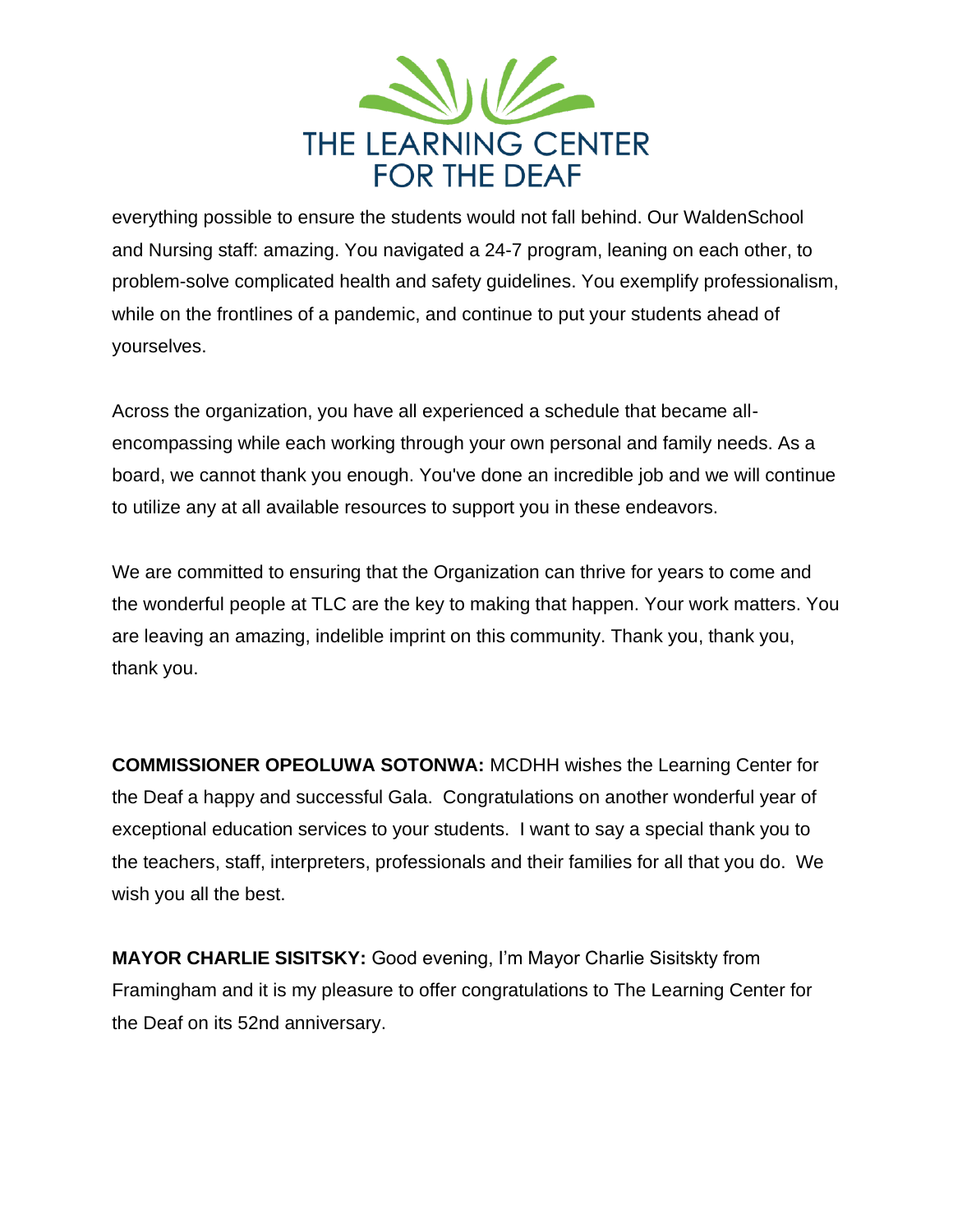

From infants through High School, you support deaf and hard-of-hearing students, adults, and their families in a compassionate manner to provide an outstanding educational experience. The City of Framingham is proud to have the Learning Center as a vital resource, not only in our community but also with the many other communities that you serve.

52 years ago, Warren Schwab recognized the need to create the first school in the United States to adopt the ASL-English Bilingual Educational model and you continue to excel at it today. My sincere thanks to the more than 400 faculty and staff members who make "The Power of the Possible" a reality for the students they serve. Thank you and congratulations on your anniversary.

**Leila:** Wow

**Isidore:** Wow

**Leila:** Whew, a lot can happen in one year.

**Isidore:** Right.

Leila: It's inspiring. If you are excited to see more such work continue in this coming year, you can help. How you may ask? Make a donation. You can simply text "INSPIRE" to the number you see on the screen above me.

**Isidore:** Yes please do support us. Thank you. Next up we 're gonna shine the spotlight on two big projects The Learning Center for the Deaf undertakes, those being our educational programs: the Marie Philip School and Walden School.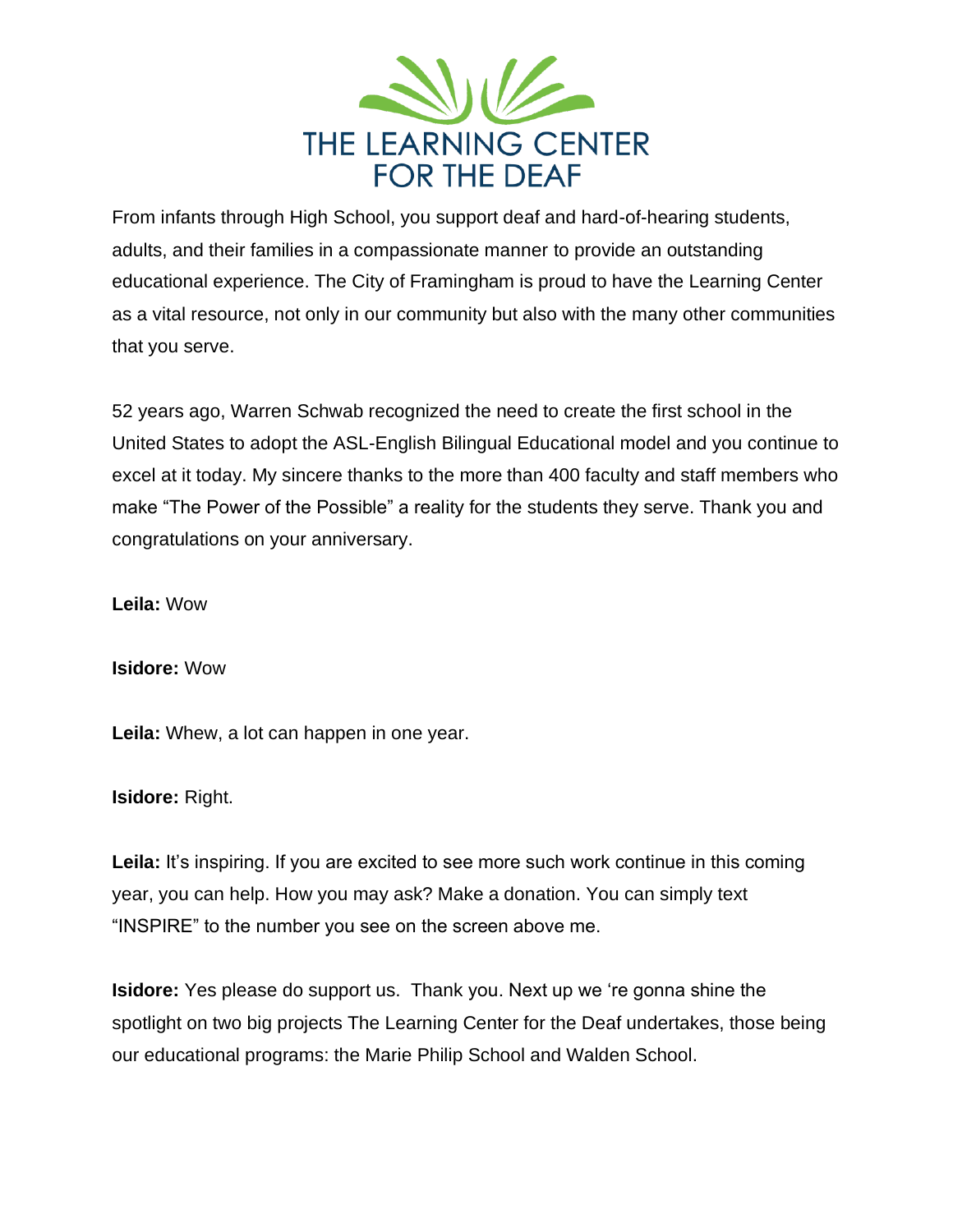

**Leila:** Take it away!

**NOZOMI TOMITA:** Hello! My name is Nozomi. I am the TLCPA's Vice President. Despite the impact of COVID this year, our teachers and staff have worked hard to ensure that our children continue to grow. I've seen this in my own child too. This year, the TLCPA was able to distribute gift cards and baskets full of a variety of snacks. We also posted a number of inspirational signs outside of different buildings throughout campus as a show of appreciation for those who walk by. We are so grateful to our staff and teachers for continuing to invest in and inspire our children. Thank you!

**GLENNIS MATTHEWS:** Hello hello hello! I am GlEnnis Matthews. I'm the superintendent here at The Learning Center.

I've been reminiscing about my short time here and thinking about how exceptional our staff are. And what I noticed is they all have big hearts. From our community, to our families, to our students, our staff has made these incredible connections and that is so unique. There are many other places that our staff can work but they have chosen to stay here at The Learning Center.

So thinking about my time here, I always think about the heart of our staff. I have had opportunities to sit down with many of them, and I see that same pattern across departments. The commitment to work together. The commitment to make The Learning Center a wonderful place; to be a model school for all schools. And the reason why that is, is because of our amazing staff. I am proud to continue to work together knowing that we can make The Learning Center for the Deaf that beautiful magical place for everybody. Thank you all so much for your services and for your commitment. Happy Gala!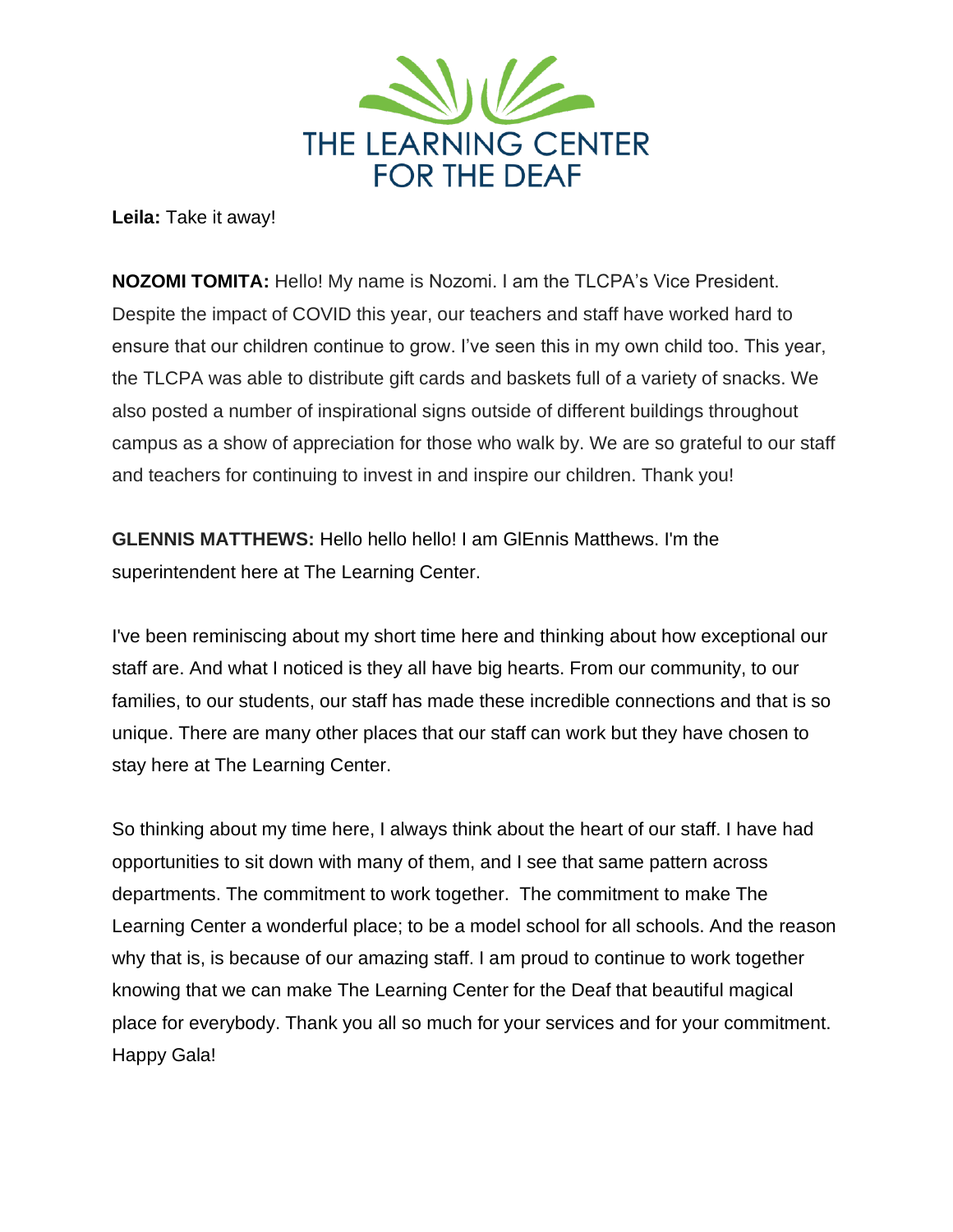

**KAREN BISHOP**: Hi, I'm Karen Bishop, COO and interim Walden School Director, here at TLC. I want to say, "thank you so much" to the Walden School staff. We really appreciate everything you do. To the teachers and aides, thank you for keeping our academic program running and our students engaged in what they are learning. Thank you so much to the Residential staff for keeping our kids busy even though field trips were limited due to COVID. Thank you to the Overnight staff who are there to greet our kids every morning with a smile and get them ready for their day. Thank you to the Nurses for working through the toughest health crisis of our time. Thank you to our program leaders for continuing to steer the ship. Thank you to our Clinical team who worked tirelessly to make sure our kids were healthy, safe, and happy. Thank you to our administrative assistant, Karen who kept our front office open and running smoothly no matter what was happening. Thank you all so much for all that you do to keep Walden School a safe, healthy, and happy place for our students. Thank you!

**Isidore:** Wow as you can see our wonderful staff clearly makes an everlasting impact on the lives of our students and a special thanks to you the members of our community who support us. Thank you.

**Leila:** Mhm \*agreement\*

**Isidore:** I'll turn it over to Leila for the next part.

**Leila:** Now we have a special treat for you. I am absolutely delighted to introduce someone who is exceptionally talented at making music with his hands. Here is Ian Sanborn.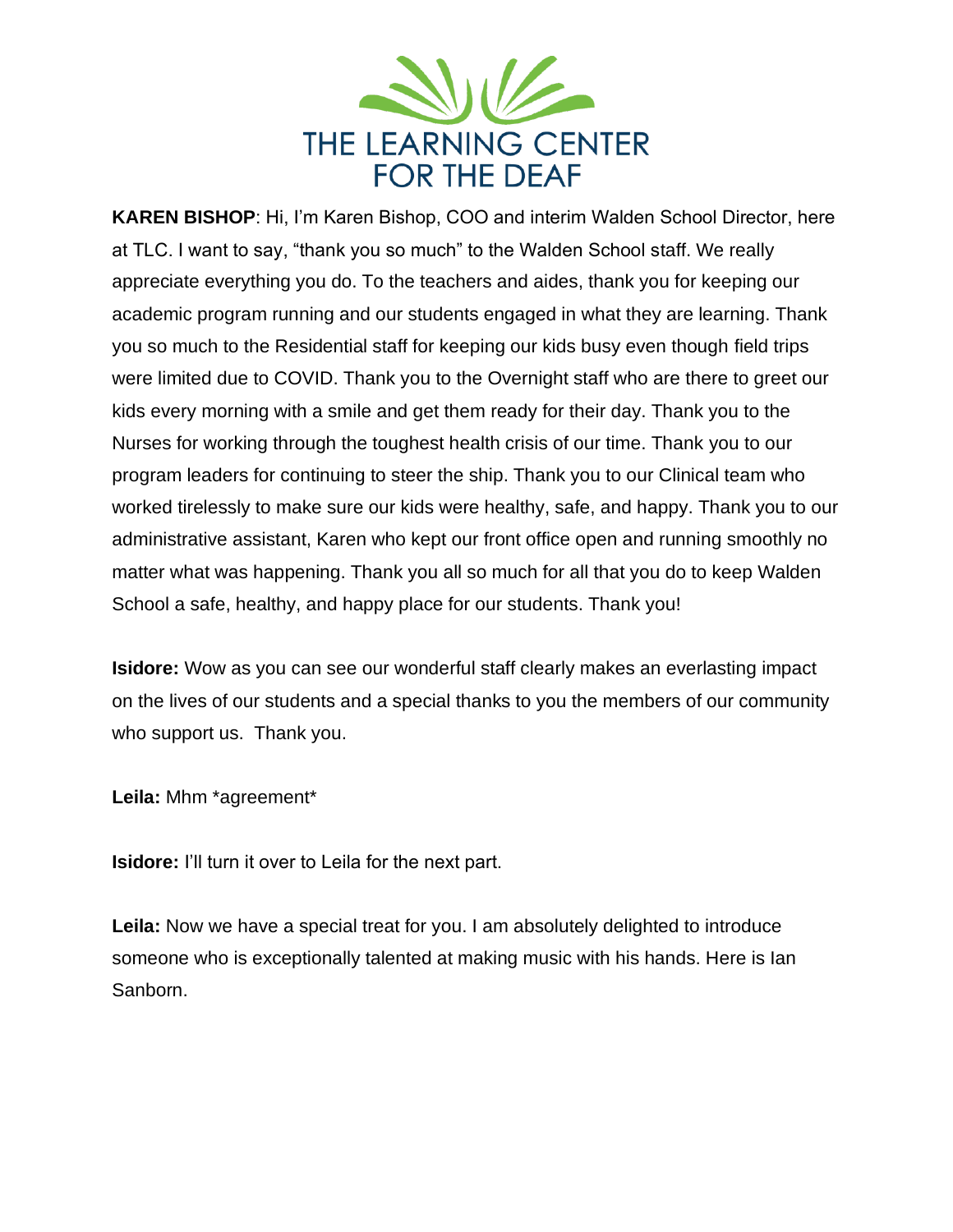

**Leila:** Wow! If you feel inspired by Ian's beautiful poetry, you can text "INSPIRE" to make a donation. We also want to recognize and give a heartfelt thanks to the sponsors of this event…

**Isidore:** Yes, thank you, thank you!

**Leila:** Without them, this would not be possible. Thank you.

**Isidore:** All right, now we'd like to recognize the outstanding contributions of the staff that works so hard through our community service programs. First, we have Walden Community Services or WCS, our Audiology clinic, our Public School Partnership program, and our wonderful staff Interpreting Department. These groups are a significant part of the fabric that makes up The Learning Center for the Deaf's contributions to our community. Our Chief Equity and Inclusion Officer Kyle Amber Clark, wants to recognize these incredible community service staff before we wrap up this celebration.

**EMILY GRAVES-HARRISON**: Hello everyone! My name is Emily Graves-Harrison. Some of you might know me, I grew up in Western Massachusetts and I'm a CODA, my father is Paul Batch. I'm here at the Massachusetts Commission for the Deaf and Hard of Hearing where I work as a Children's Specialist for Western Mass.

Many families that I work with need help with their children and sometimes the adults need our support as well. I work closely with families to figure out how to meet both language and cultural needs. This is how I found Walden Community Services, or WCS. This program is exceptional. I am so thankful for the work they do to help meet the diverse needs of the families that I work with. By partnering with myself, we can better serve our Deaf, Hard of Hearing and CODA communities.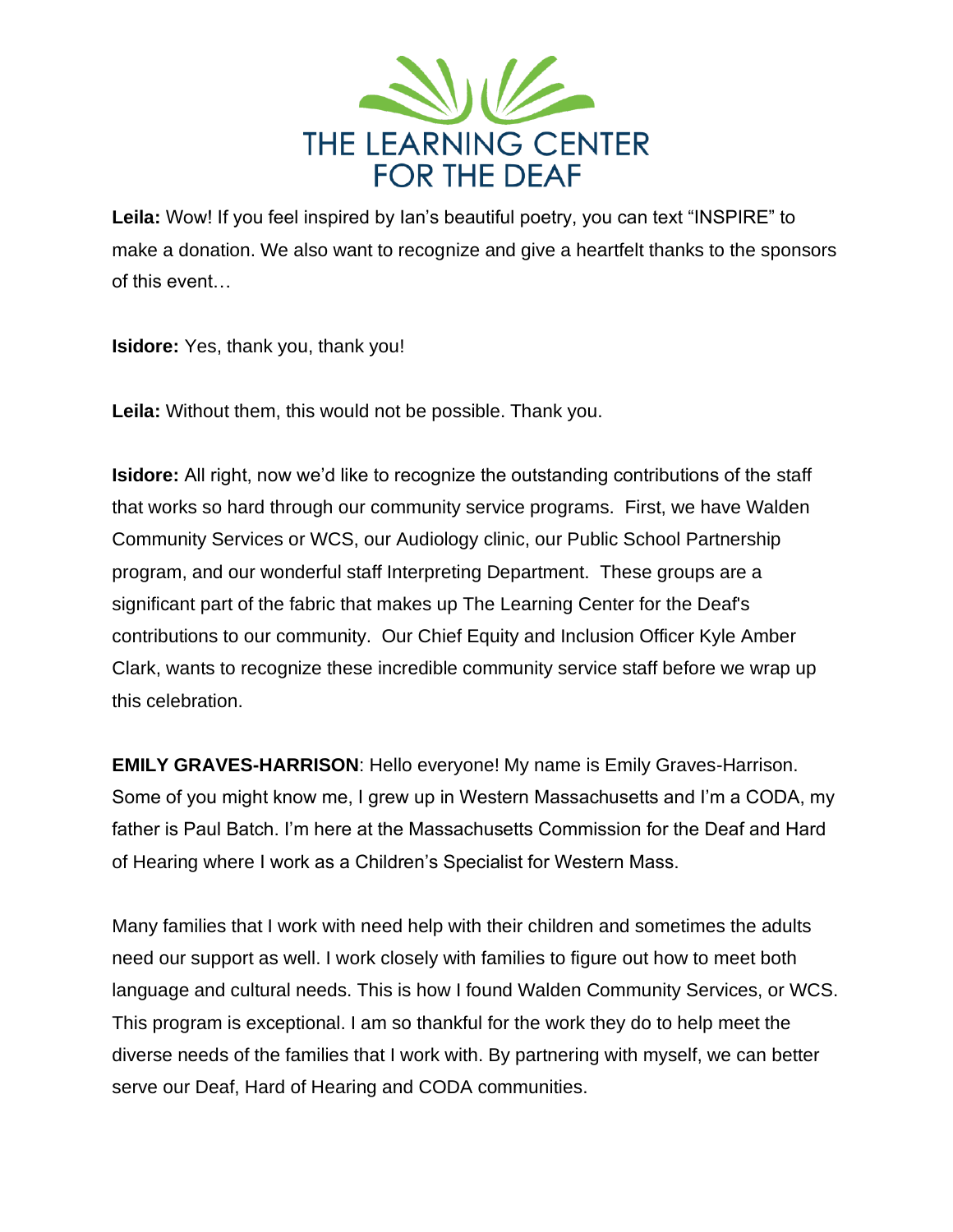

I think we all owe a big thank you to WCS for their collaboration, their motivation to provide such a wide variety of services, and their out-of-the-box thinking. Myself and MCDHH always appreciate you and are so very thankful. If I were to describe WCS in 3 words they would be: Family, Partnership, and Commitment. Thank you for all of your hard work, commitment, and motivation as you continue to serve our Deaf, Hard of Hearing, and CODA communities. We are lucky to have you and I am personally lucky to have your partnership.

**ELISA VALLES:** Hello, I'm Elisa Valles, Director of Walden Community Services. I'm here to acknowledge and thank my staff for their hard work and perseverance through an incredibly difficult year. They prioritized the health and well-being of the families and children we support throughout the Commonwealth.

This past year saw much change, our Springfield office moved locations, changes occurred with insurance and policies, and throughout that they remained positive and continued to provide services to the families we support, all the while taking care of themselves. They are incredible people who I am humbled to have work for me and I am always amazed by their work, day in and day out. I'd like to thank them for being who they are and for their extraordinary work. Thank you.

**THEA CABRAL:** Hi, my name is Thea Cabral. I'm a Learning Center parent. I have two kids in the MPS program. I wanted to take time to recognize The Learning Center's Audiology Department. The amazing communication access, the addition of MassHealth, and the Newborn Hearing Screening is an amazing experience. Oftentimes at hospitals it's a struggle to communicate, but here has been a very positive experience and I wanted to thank the Audiology Department for all of their support.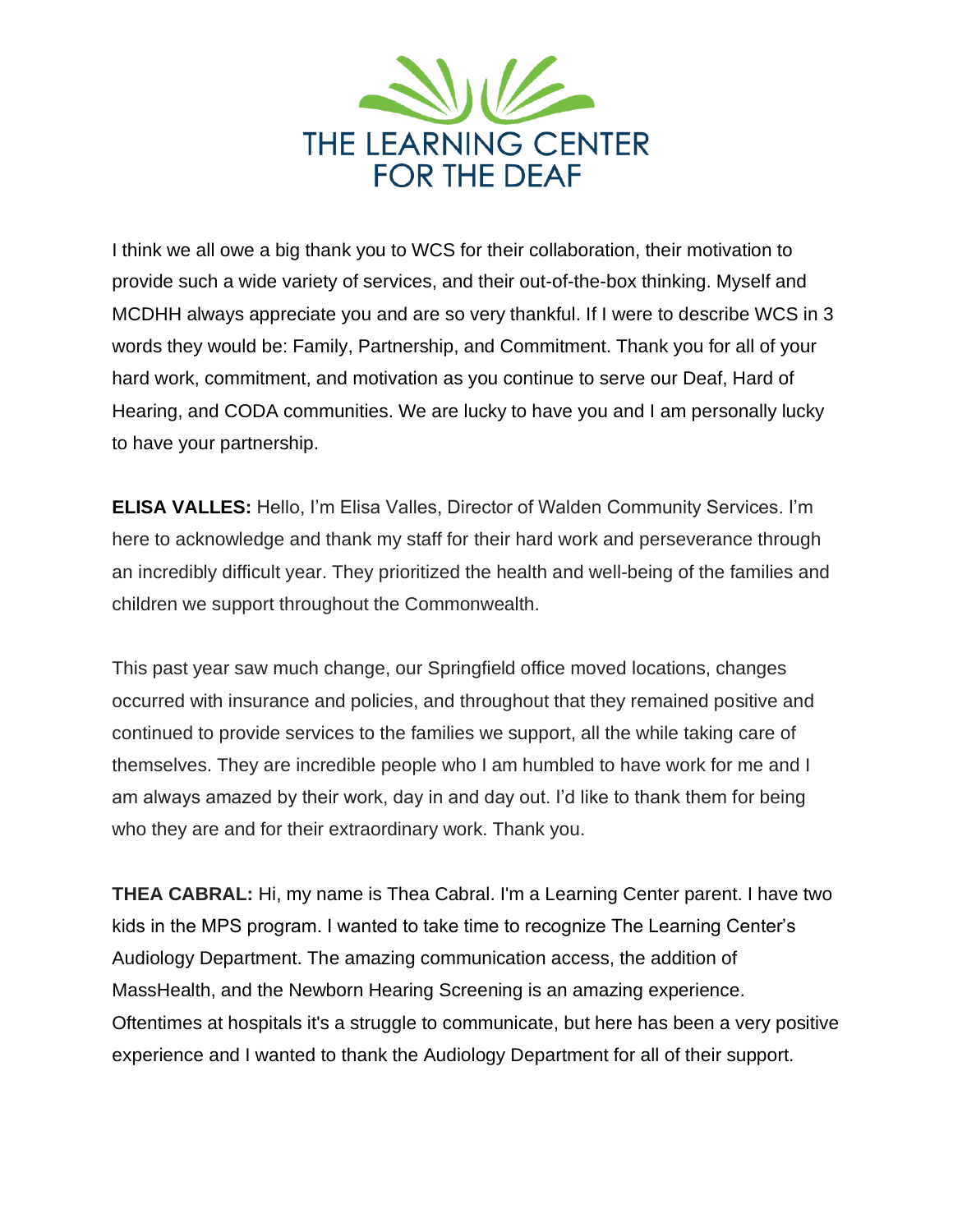

**LYDIA COLON**: Hi, my name is Lydia Colon. I'm the director of Audiology here at The Learning Center. I want to say thank you to my staff. This year has been a very challenging year but you have been very motivated and jumping and doing the work that needed to be done. You worked through the Audiology Clinic renovation, increasing the number of insurance companies that we serve, and learning new technology to add to our services. You've done it all with great flexibility and I appreciate your hard work.

I also wanted to thank the PSPs staff who traveled all throughout the state, worked with multiple school districts, and went into schools with varying mask and COVID requirements and still, you showed your passion through all of it. Thank you!

**ELIZABETH REYNARD**: I am Elizabeth Renard and I am a special education teacher at the preschool level at Franklin Public Schools.

One of the best parts of working with PSP has been working with Teachers of the Deaf. So, those folks have come into the classroom and worked one on one with myself and my teaching staff and also come in and observe our students. They've gotten to know all of our students and it's been so helpful because they can see things that I can't see, so they're able to point out things we should work on. And they also create a relationship, no only with that child but with the child's family so when we have IEP meetings and any questions from families, they're another resource.

In addition to our teachers of the deaf there's also wonderful, all the audiologists who help us and it's so great to have that expertise with the equipment that we have in here. I feel like at this point we're really outfitted really beautifully with our sound field system and also I feel like now I finally feel comfortable with making sure students' hearing aids are working properly and just being a good resource and a good advocate for students.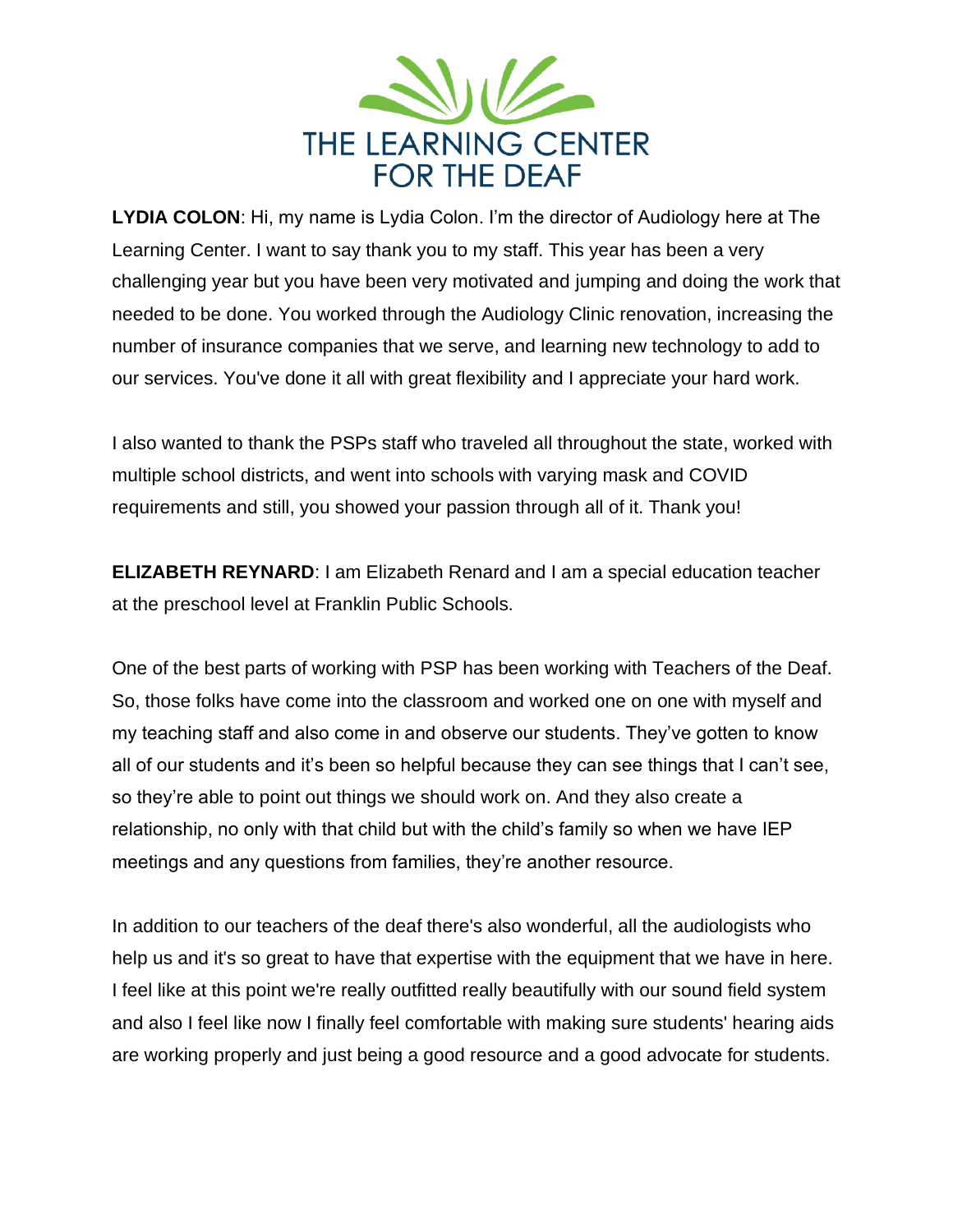

I would say reliable, compassionate, and knowledgeable would be three words I'd use to describe. Thank you so much! We really really appreciate you here at the ECDC!

**MICHELLE MAROTTA**: Yes, absolutely. We have been so fortunate to call The Learning Center for the Deaf, a partner in our work. We have mostly worked with your interpretive services department to provide accessible programs that focus on a range of challenges and opportunities in the community, particularly addressing mental health and wellbeing for kids, families, and really our entire community.

**LEAH PARKER-MOLDOVER**: If I may add, I would just say we adore all of the TLC interpreters we've worked in, worked with, and so appreciate the immense diversity of your teams. There's been such purposeful consideration to the speakers that we have in our series and the assignment of the interpreters to really ensure that there's a really good match in voice. And the interpretation is so thoughtful and the depth of your team is so diverse and that's a wonderful asset to our series.

And I have to give a special shout out that we've been privileged to have the opportunity to have some students join our program. And our always, I just have to give a special shout out to the students. It's a unique opportunity to have a student join when there's a team interpreting. And we're so excited when their energy is there too. So lots of love for all the interpreters. Thank You!

**VERONICA BARRY**: Hi, I'm Veronica Barry, Professional Services Manager and staff interpreter for TLC Interpreting Services.

**BETTY FILIPKOWSK**I: Hi, I'm Betty Filipkowski, Interpreting Services Manager and staff interpreter for TLC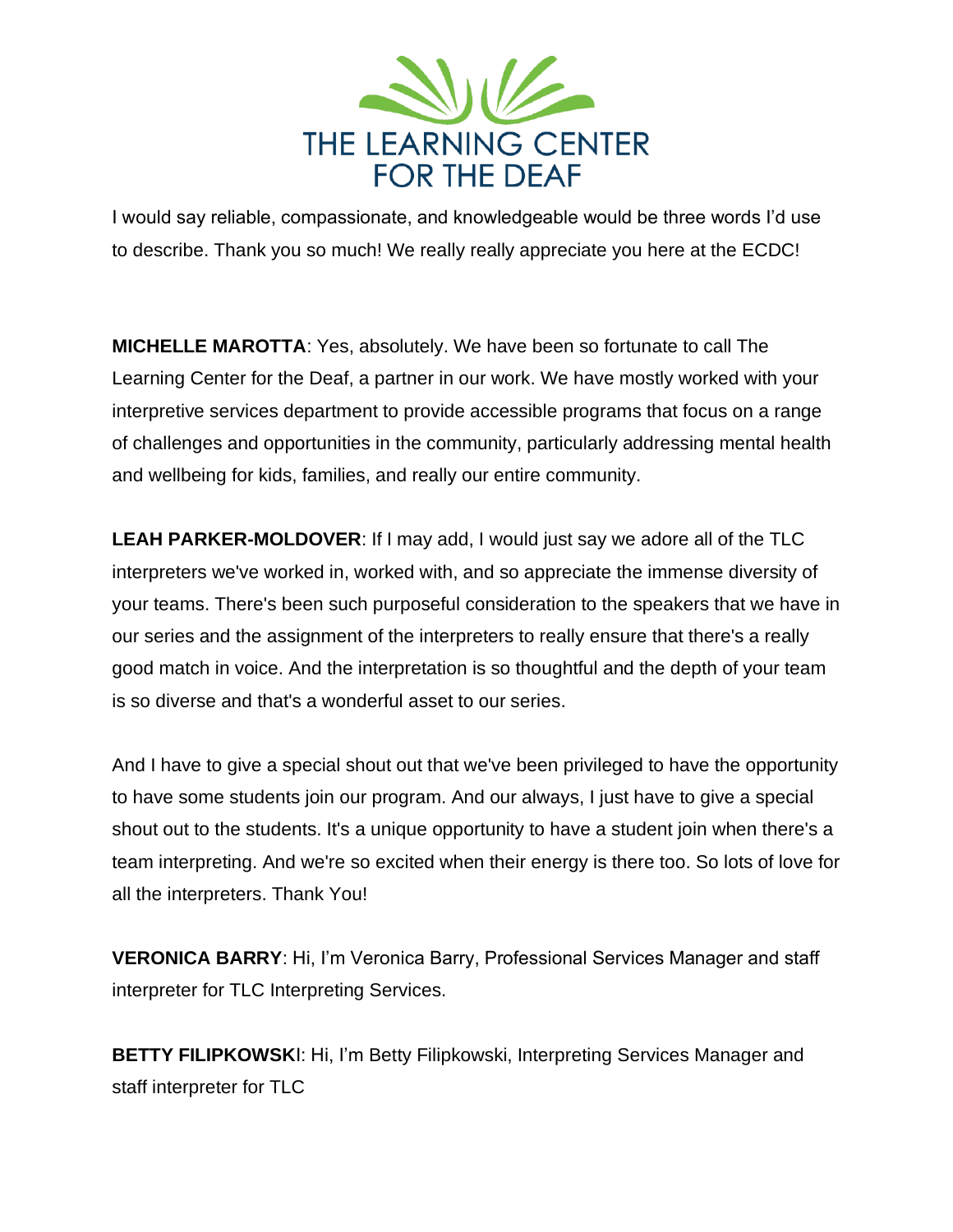

**VERONICA**: We wanted to take this opportunity to recognize and wholeheartedly thank our staff of interpreters and schedulers.

Throughout the past 2 years, we've faced the challenges of continuing to work during a pandemic, both remotely and in-person, heavy work schedules, and unfortunately, staff turnover.

Even with these challenges, our staff have continued to work tirelessly because they care deeply about our consumers and clients.

**BETTY:** We want to thank each of you for your amazing work and for continuing to show up every day during this tough time. We are so proud to call you our staff and friends.

Thank you!"

**KYLE AMBER CLARK**: Hello everyone! I am Kyle Amber with the Equity and Inclusion Office here at The Learning Center for the Deaf. I want to thank the group of people that are responsible for starting with PSP, Audiology, Interpreting, and Walden Community Services. Through the pandemic these programs shifted from in person work to remote work, coming up with creative ways to engage the community. Here at The Learning Center we want to thank you for all of those changes.

For example, the Audiology Department was recently approved for a Newborn Hearing Screening, partnering with the PSP to service children all over the state of Massachusetts. Walden Community Services just got a grant to support equity work and how to collaborate best with our families. The Interpreting Department has become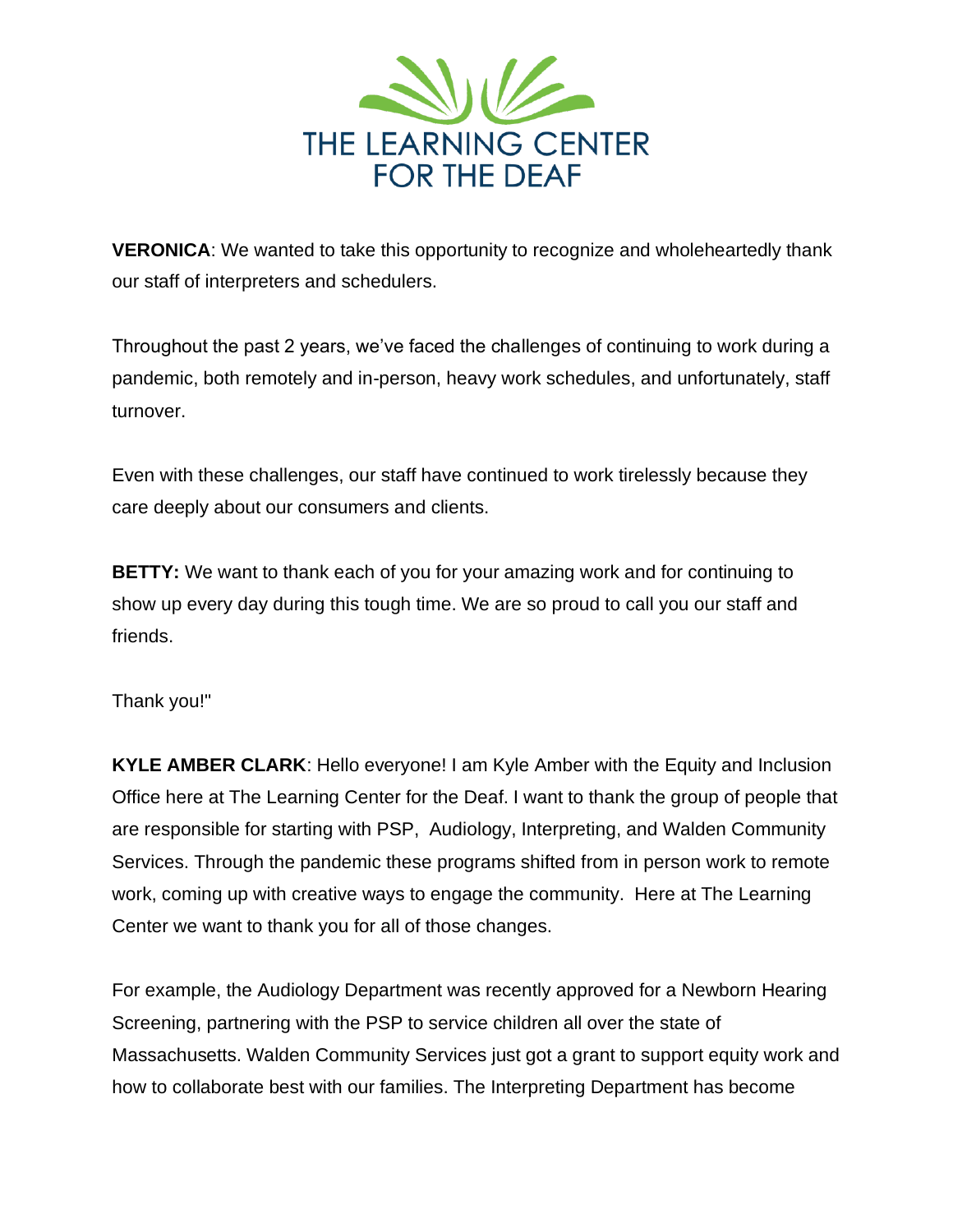

creative in how to work within our school community here at The Learning Center and the greater Massachusetts Deaf Community.

We just want to say thank you so much for your important work and your service for our Learning Center Community and the external community. Thank you for all that you do.

**Isidore:** Wow, I never miss an opportunity to be inspired and I'm now more inspired by our community service programs. Thank you for your outstanding work.

**Leila:** Now I am pleased to present two awards: the Warren Schwab Award and the David Schwab Alumni Award.

**JONAH MEEHAN:** Hello everyone! My name is Jonah Meehan and I am very excited to announce the winners of this year's Warren Schwab Memorial Award.

Back in the year 1970, Warren Schwab, realizing there was no fully accessible educational environment for Deaf and Hard of Hearing students, established The Learning Center for Deaf.

Annually, we present this award to an individual who has continued to prioritize their work for the deaf and hard of hearing communities./ Like Warren, the recipients of this award go above and beyond to ensure their advocacy work makes a lasting impact.

We're honored to announce that this year we have selected two winners for this award. They are Dr. Robert (Bob) Hoffmeister and Dr. Terrell Clark.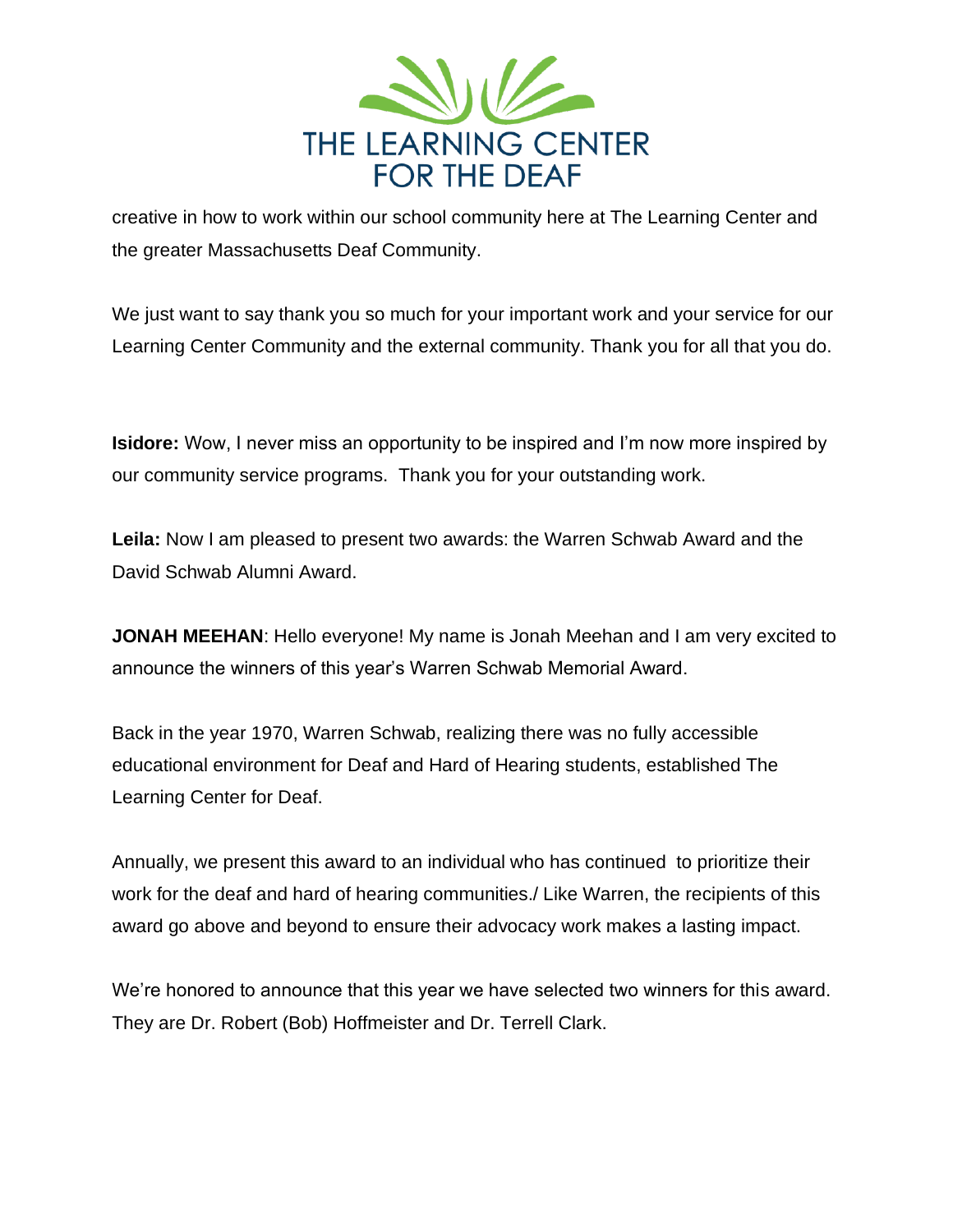

**JONAH MEEHAN** Now I would like to talk a little more about each of our recipients and who they are.

Dr. Hoffmeister established The program's in-depth studies at Boston University in 1979 and was its director for 30 years. Dr Hoffmeister has focused his research on bilingual/bicultural Deaf education, including the relationship between ASL and English and its influence on children's reading skills and academic success. Among numerous publications, presentations, authored books, and years of dedicated service, Dr. Hoffmeister has made an extraordinary impact on the Deaf community.

Dr. Clark has dedicated her career to promoting every opportunity for each child to realize individual competencies and working to assure equitable communication access. Her quality and professionalism have connected deaf children and their families with services and support that are individualized and meaningful.

We are deeply honored to present these Awards to Dr. Robert Hoffmeister and Dr. Terrell Clark.

Thank you.

**BOB HOFFMEISTER**: My name is Bob Hoffmeister.

I feel honored to be one of the people receiving the Warren Schwab Memorial Award for the year 2022.

I appreciate all of the hard work the award committee has undertaken.

The Learning Center will always hold a special place in my heart, now and in the future.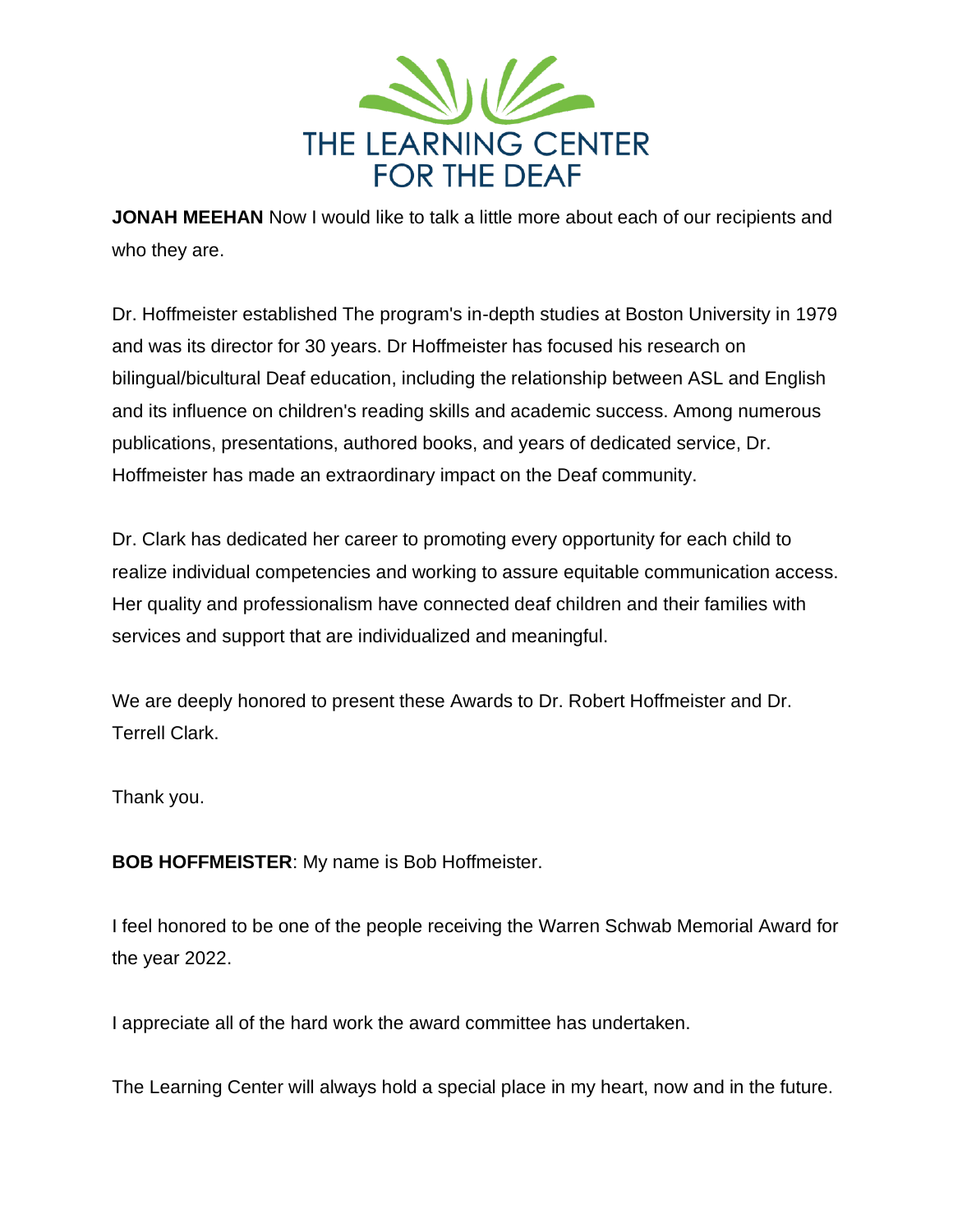

I met Warren Schwab in 1980 and could see him for the wonderful, warm, sensitive man he was and how his work ethic and skill would take The Leaning Center to where it is today.

Today, the success of The Learning Center is due to all of the hard work of all of the staff who have been involved over the years.

I am honored and very grateful to be receiving this award.

Thank you. Thank you very much!

**TERRELL CLARK**: Thank you, thank you for this award, I'm both thrilled and honored to receive it. My work for the past 45 years has been at Boston Children's Hospital. We set up a specialized program about 35 years ago focusing solely on Deaf and Hard of Hearing children. We would receive referrals from all over and it has been my job to test and assess each child. Every child is a unique individual and I work at figuring out their full potential, the best way to communicate with them, and the best way to educate them. I am so happy that in Massachusetts we have an option such as The Learning Center for the Deaf, where ASL is the primary language of instruction and social interaction.

Soon I will be retiring, it's hard for me to believe that, but my time to retire has come. I'm happy to have the recognition of this award, it's thrilling. And special because Warren Schwab and his wife, Jodi have been dear friends and colleagues of mine. Thank you, this is wonderful.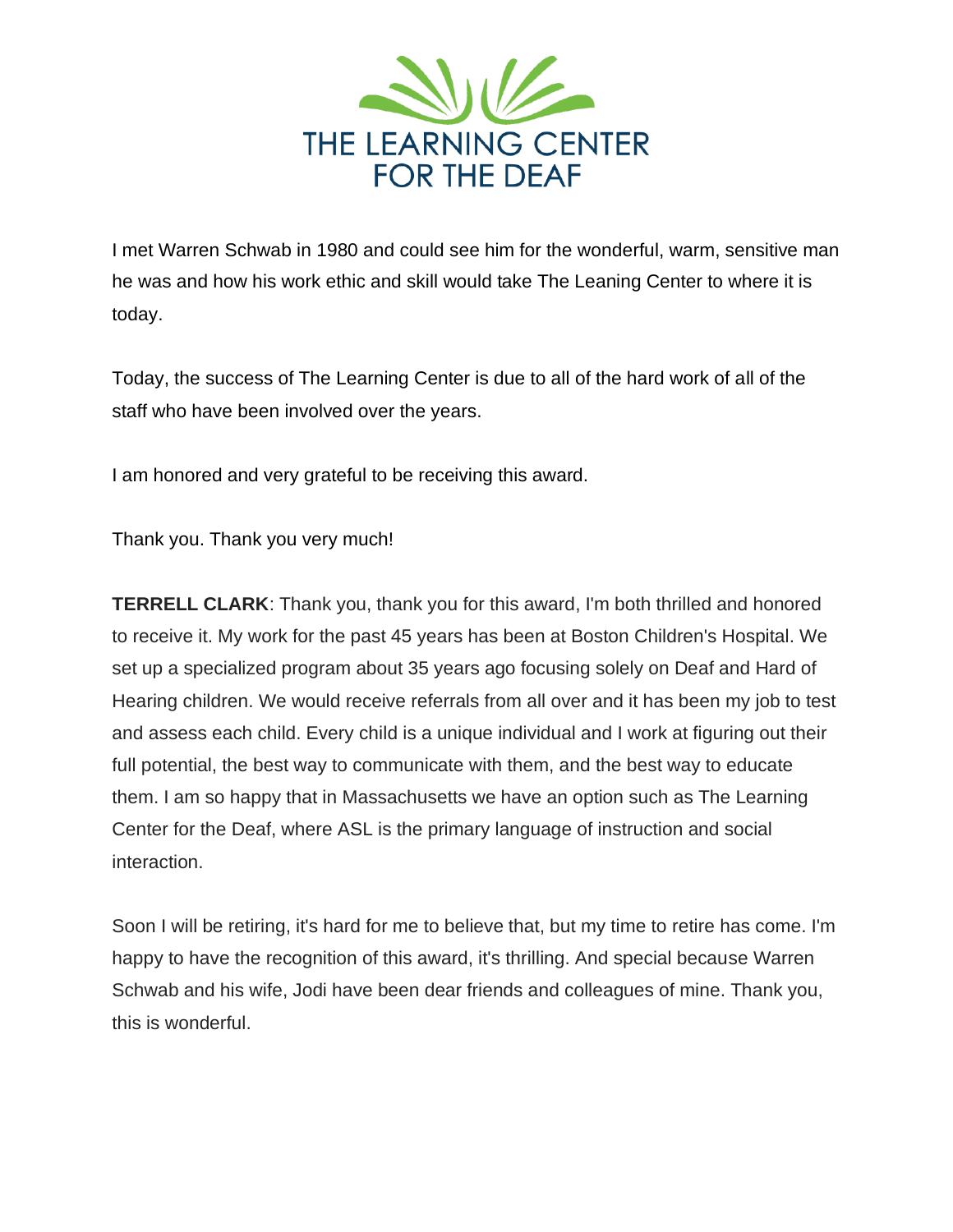

**JUSTIN CARRUS**: Hello everyone! Good Evening! I am Justin Carrus, class of '09. I am here and excited to announce the winner of the David Schwab Alumni Award for this year. This award spotlights our alumni's accomplishments and recognizes their passion and motivation to make a positive impact on the Deaf Community. Our alumni are a very meaningful part of our organization and we love to share their stories.

It is my great honor to announce the winner of this year's award is Jeff Mansfield, class of '03. Jeff is a very accomplished designer and works at the MASS Design Group in Boston, MA. He is a 3 time gold medalist in the Deaf Olympics and also the co-author of *The Architecture of Health.* Jeffrey holds a Bachelor's degree in Architecture from Princeton University and a Master of Architecture from the Harvard Graduate School of Design.

A huge congratulations to you Jeff!

**JEFF MANSFIELD:** Wow, I'm so touched and grateful to be receiving this award. The Learning Center is like family. I started there as a preschooler and made my way until graduation in high school. My brother is now a teacher at The Marie Philip School. Marie Philip taught my parents American Sign Language and she also ensured that my peers and I grew up in a language rich environment, not only at school but also at home. Marie Philip sparked our dream and encouraged us to believe that anything is possible.

The Learning Center has provided this foundation and community to allow each and every individual to pursue their dream with love and conviction. So I am so grateful to be receiving this award and I would also like to thank everyone from the alumni to the staff, teachers and parents who continue to support The Learning Center. Thank you.